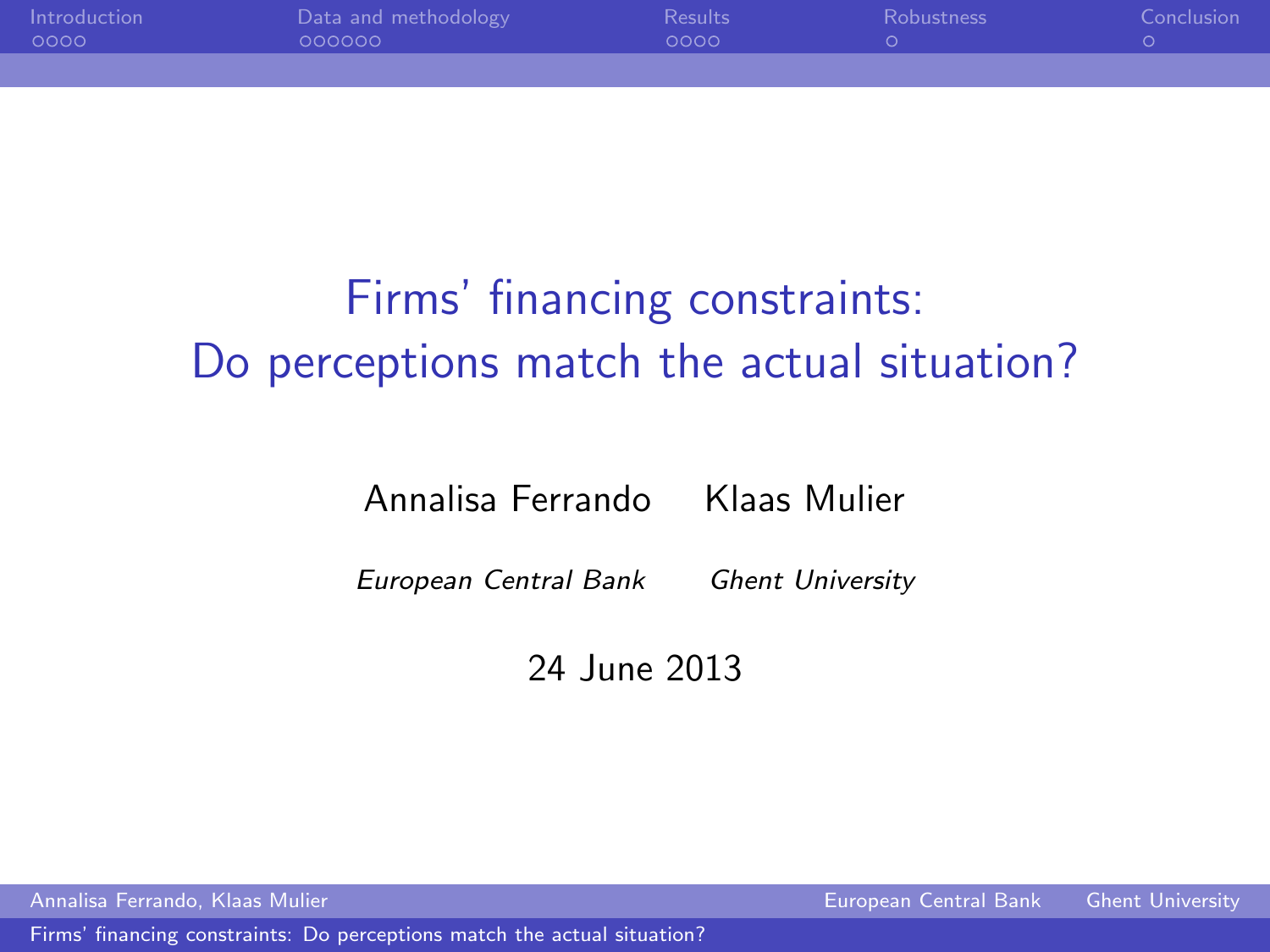| Introduction<br>$\bullet$ 000 | Data and methodology<br>000000 | Results<br>nnnn. | <b>Robustness</b> | Conclusion 4 |
|-------------------------------|--------------------------------|------------------|-------------------|--------------|
|                               |                                |                  |                   |              |

"The financing environment and access to finance for euro area firms are important elements in the policy-making process of the ECB"

<span id="page-1-0"></span>Benoît Coeuré

## Member of the Executive Board of the European Central Bank 13 December 2012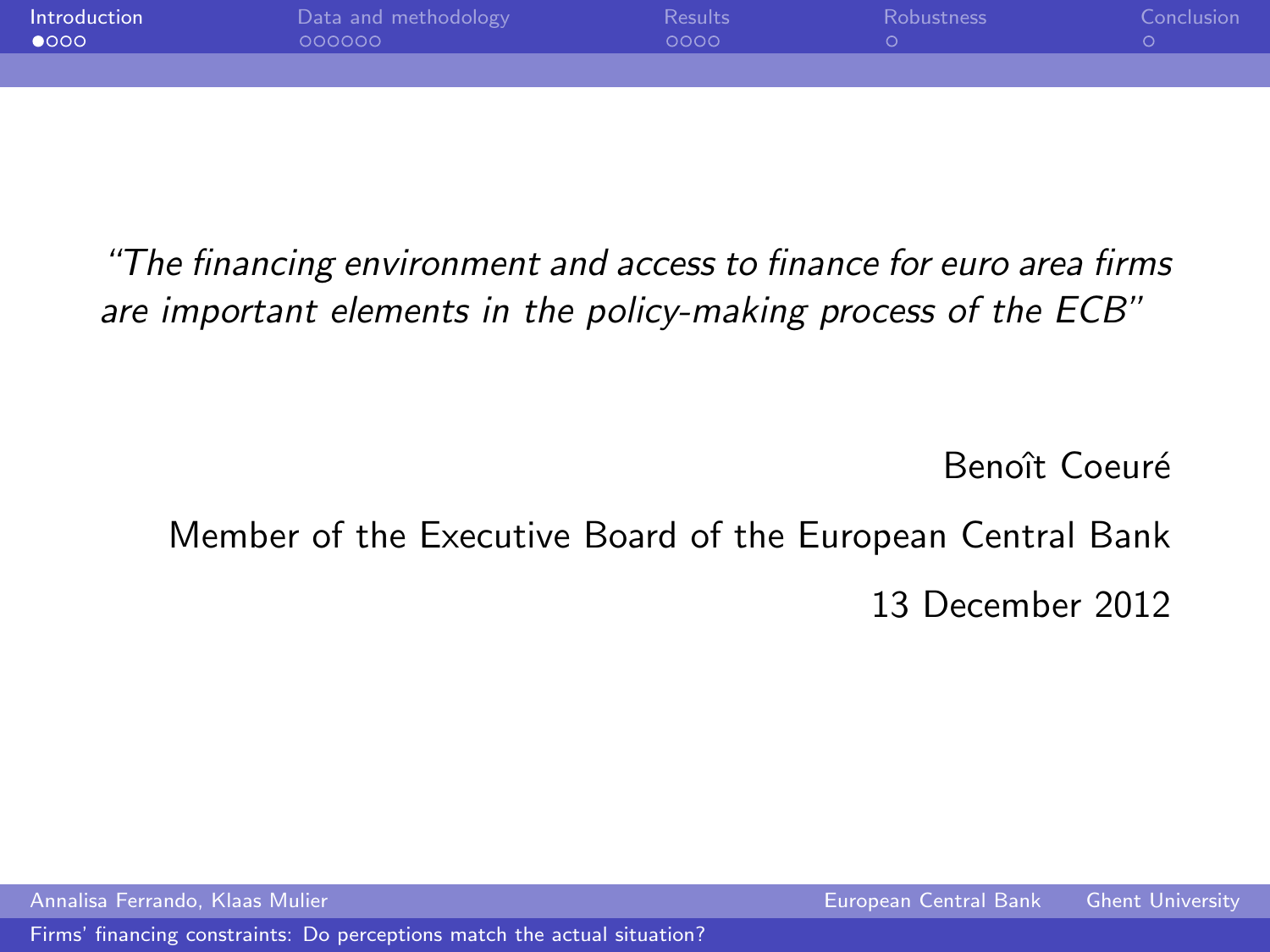| Introduction<br>0000 | Data and methodology<br>000000 | Results<br>nono. | <b>Robustness</b> | Conclusion |
|----------------------|--------------------------------|------------------|-------------------|------------|
|                      |                                |                  |                   |            |

- **Important to get a better understanding of the nature of** financing constraints.
- This paper investigates which firm characteristics are correlated with firm's self reported financing constraints during the recent crisis.
- **PROBLEM:** 
	- Surveys lack balance sheet information
	- Surveys are anonymous, no firm identity
	- Balance sheet datasets do not observe financing constraints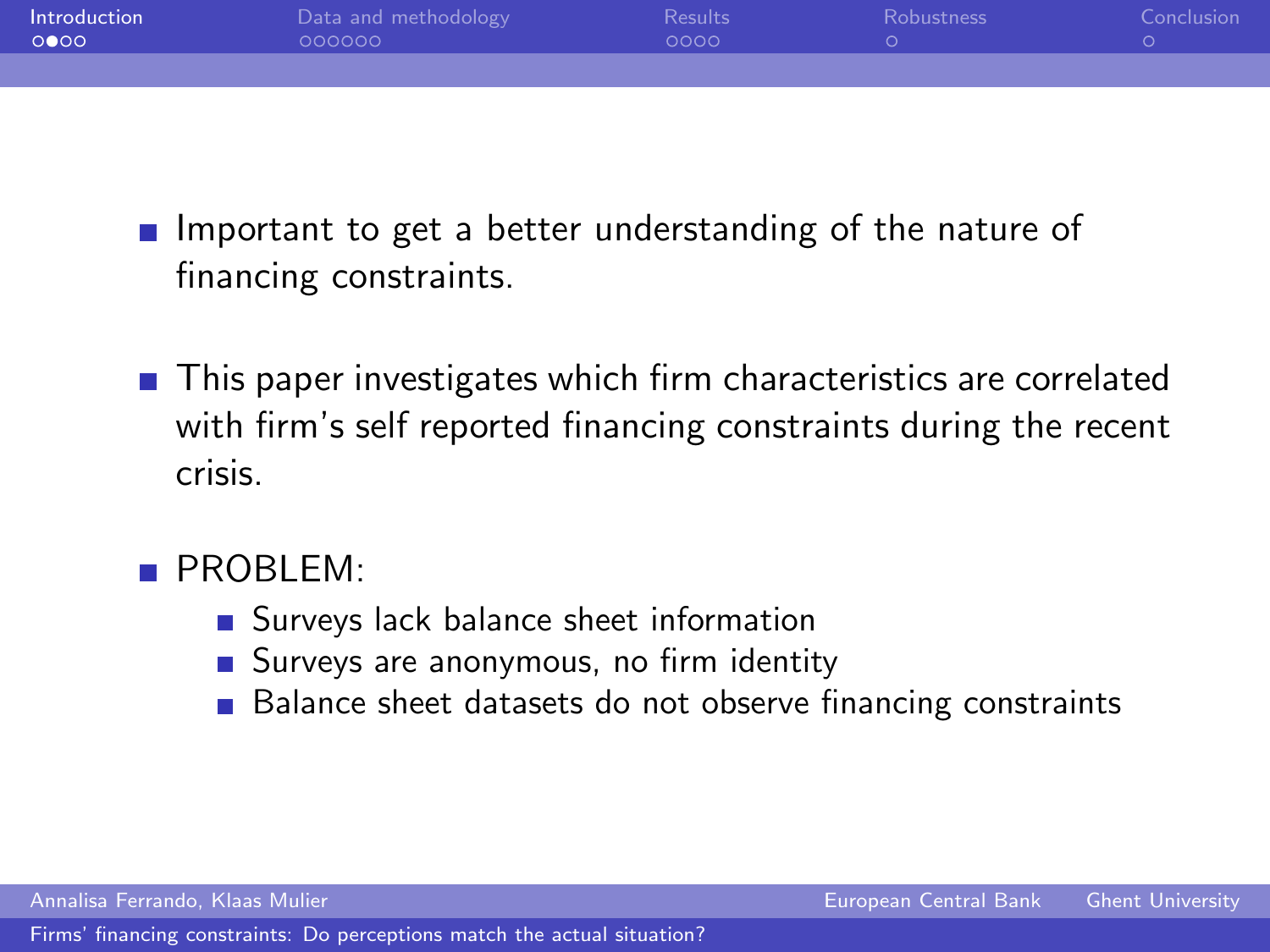| Introduction<br>- 00●0 | Data and methodology<br>000000 | <b>Results</b><br>റററെ | <b>Robustness</b> | Conclusion |
|------------------------|--------------------------------|------------------------|-------------------|------------|
|                        |                                |                        |                   |            |

**Dealing with the identity problem** 

- Match the survey firm with its nearest neighbour from a large balance sheet dataset
- Restrict matching within groups that generally have similar financial characteristics

■ Non-parametric nearest neighbour distance hot deck matching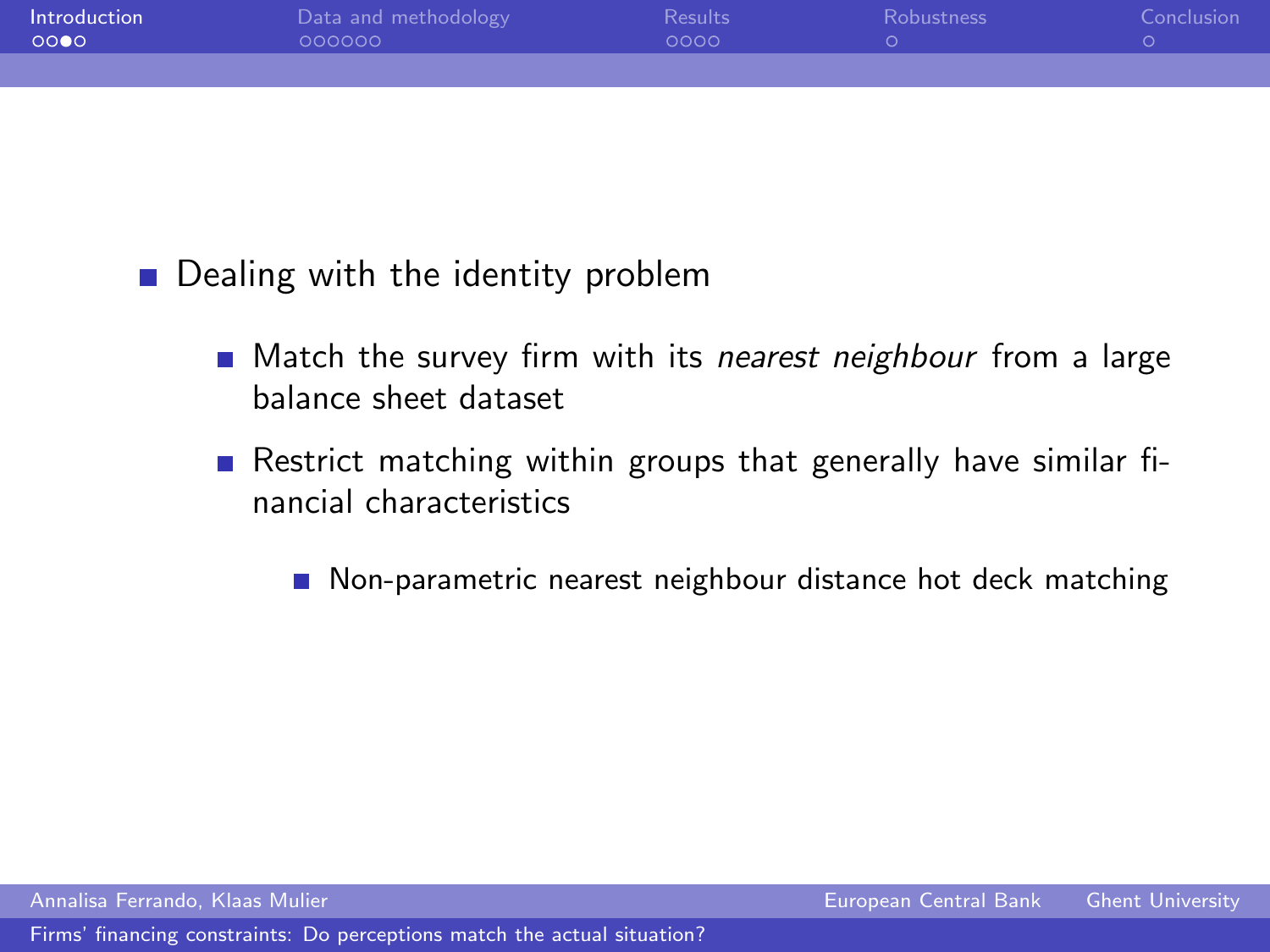| Introduction<br>0000 | Data and methodology<br>000000 | Results <sup>1</sup><br>ററററ | <b>Robustness</b> | Conclusion |
|----------------------|--------------------------------|------------------------------|-------------------|------------|
|                      |                                |                              |                   |            |

## **Outline**

- Data and Methodology
	- **Data**
	- Matching procedure  $\overline{\phantom{a}}$
	- **Empirical strategy**
- **Results**
- **Robustness**
- Conclusion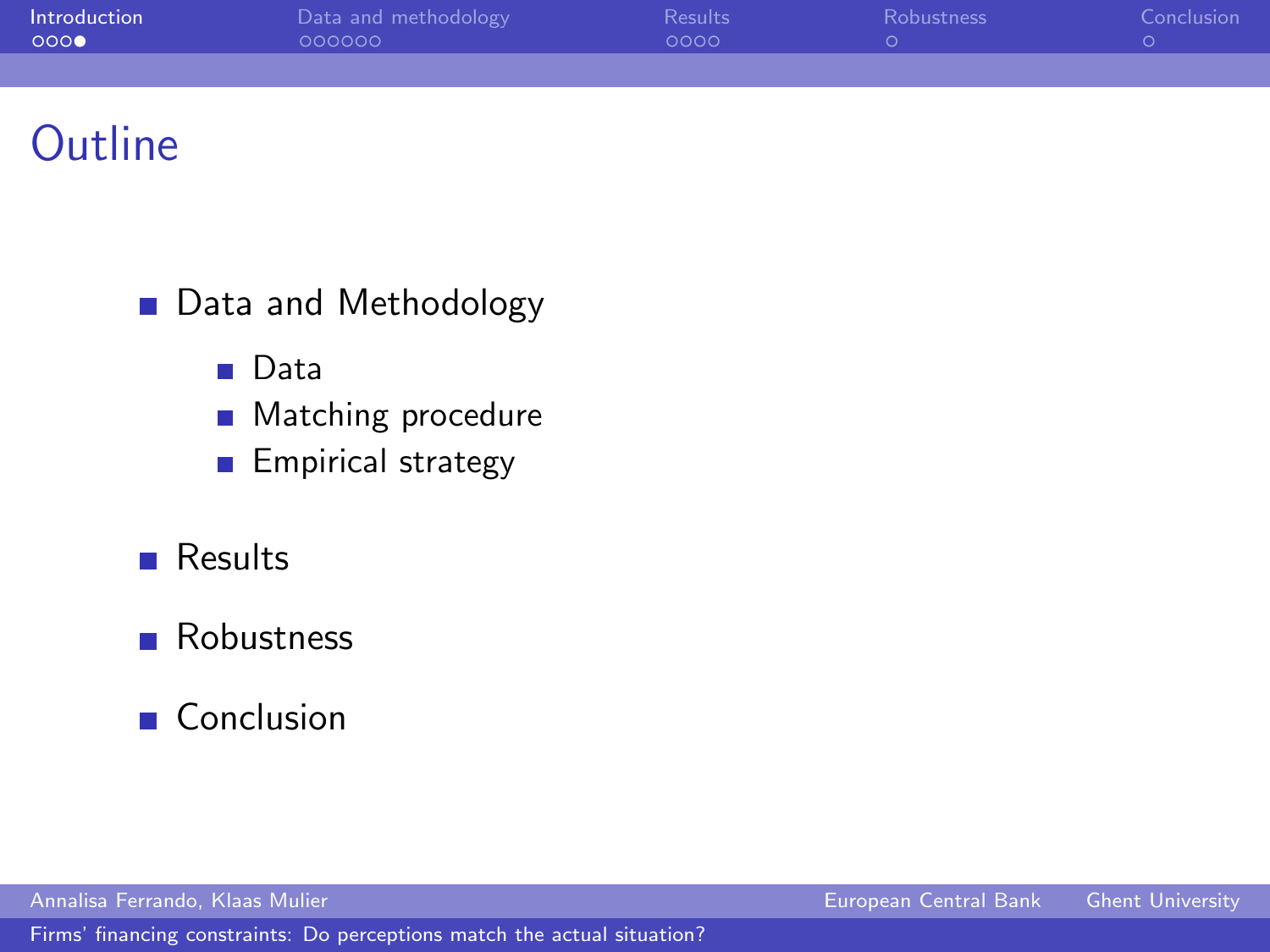| Introduction<br>0000 | Data and methodology<br>000000 | <b>Results</b><br>0000 | <b>Robustness</b> | Conclusion |
|----------------------|--------------------------------|------------------------|-------------------|------------|
| Data                 |                                |                        |                   |            |
|                      |                                |                        |                   |            |

#### <span id="page-5-1"></span>SAFE

| Question                       | Answer                                  | Variable         | Value     |
|--------------------------------|-----------------------------------------|------------------|-----------|
| Q0                             | Finding customers                       | finance problem  | $\Omega$  |
| What is currently your         | Competition                             | finance problem  | $\Omega$  |
| most pressing problem?         | Access to finance                       | finance problem  | 1         |
|                                | Costs of production or labour           | finance problem  | 0         |
|                                | Availability skilled staff/managers     | finance problem  | 0         |
|                                | Regulation                              | finance problem  | 0         |
|                                | Other                                   | finance problem  | $\Omega$  |
| Q7a                            |                                         |                  |           |
| Which action did you take with | Didn't apply, sufficient internal funds | finance obstacle | missing   |
| respect to bank loans, TC      | Didn't apply because other reasons      | finance obstacle | missing   |
| or other external finance?     | Didn't apply out of fear of rejection   | finance obstacle | missing   |
|                                | Applied                                 | finance obstacle | go to Q7b |
| Q7b                            |                                         |                  |           |
| What was the outcome if you    | Applied and got everything              | finance obstacle | $\Omega$  |
| applied for bank loans, TC     | Applied but only got part of it         | finance obstacle | 1         |
| or other external finance?     | Applied but refused, cost too high      | finance obstacle | 1         |
|                                | Applied but was rejected                | finance obstacle |           |

#### AMADEUS

| Firm characterstics | <b>Variables</b>                                                |
|---------------------|-----------------------------------------------------------------|
| Profitability       | Return on equity, profit margin, coverage ratio                 |
| Leverage            | Debt to assets, debt-cash to assets, short term loans to assets |
| Liquidity           | Working capital, required working capital, cash                 |
| non financial       | Age, size                                                       |

<span id="page-5-0"></span>[18](#page-16-1)

Annalisa Ferrando, Klaas Mulier European Central Bank Ghent University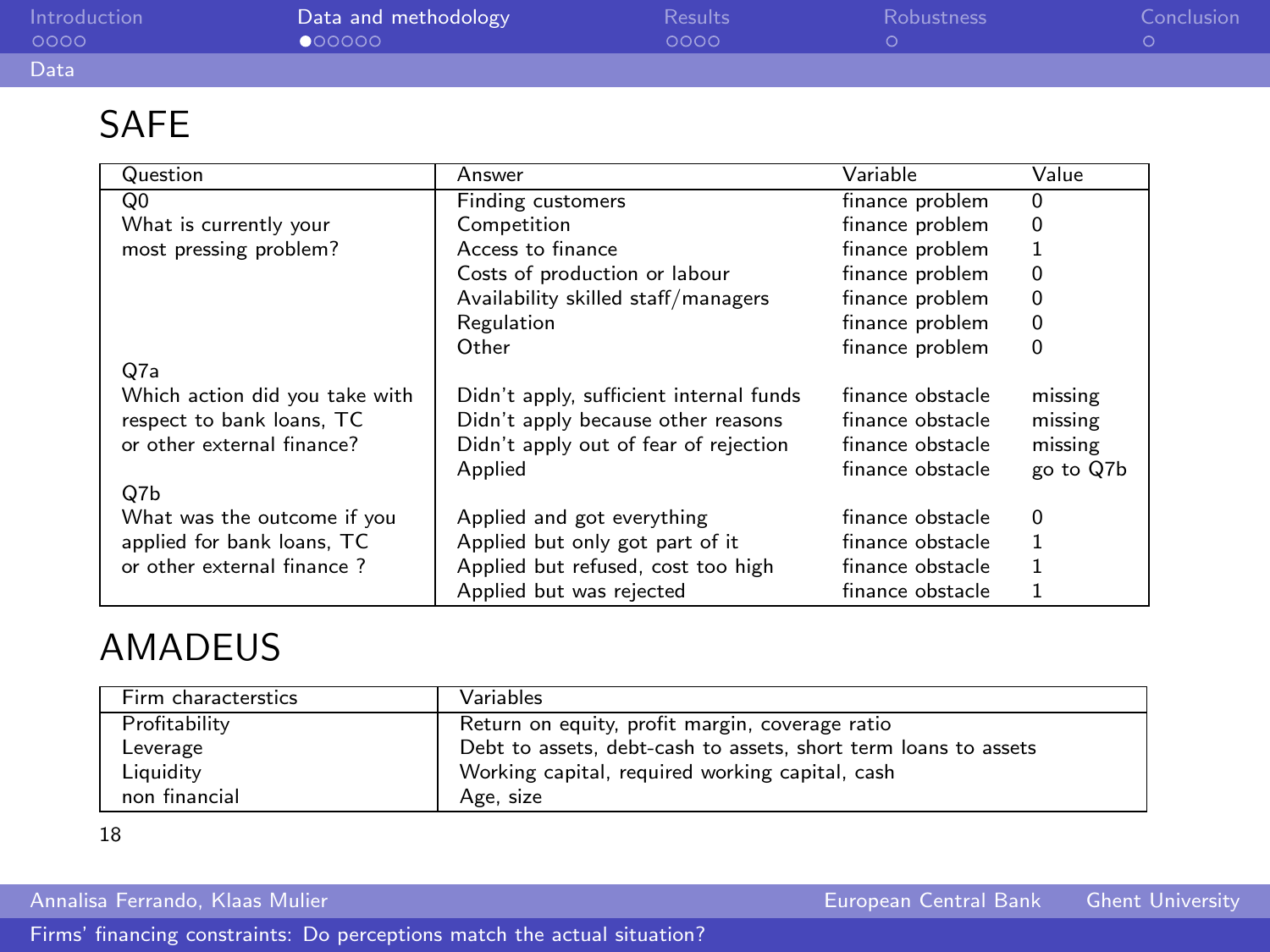| Introduction<br>0000 | Data and methodology<br>00000 | <b>Results</b><br>looon. | <b>Robustness</b> | Conclusion |
|----------------------|-------------------------------|--------------------------|-------------------|------------|
| Matching procedure   |                               |                          |                   |            |



<span id="page-6-0"></span>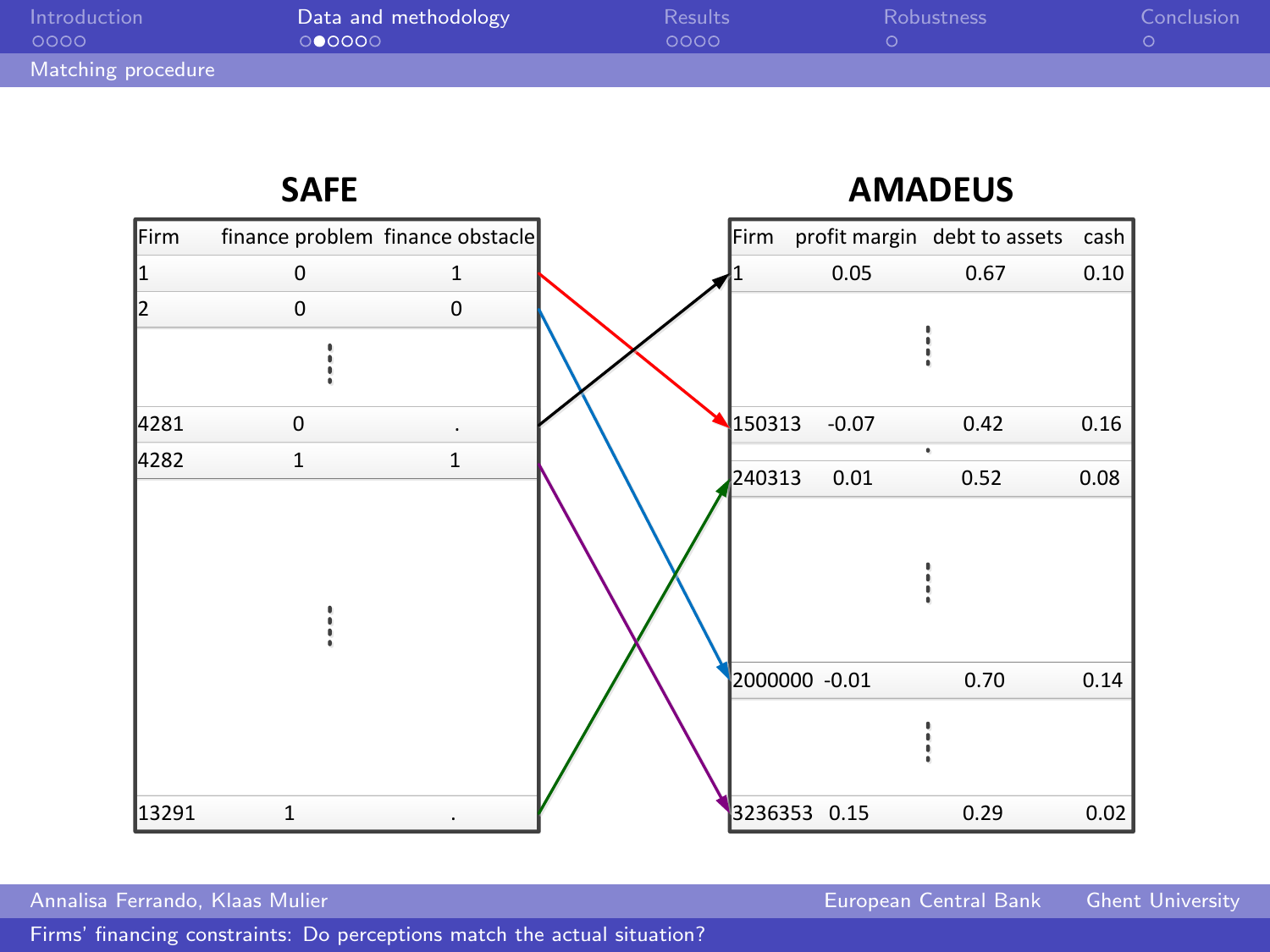| Introduction<br>0000 | Data and methodology<br>000000 | <b>Results</b><br>0000 | <b>Robustness</b> | Conclusion |
|----------------------|--------------------------------|------------------------|-------------------|------------|
| Matching procedure   |                                |                        |                   |            |

■ Definition of 756 groups common to both datasets

- 9 countries (BE, DE, ES, FI, FR, GR, IT, NL, PT)
- 7 sectors (min, con, man, who/ret, tran, re, ser)
- $\blacksquare$  4 turnover classes (0-2 mill, 2-10 mill, 10-50 mill, 50+ mill)
- 3 years (2009, 2010, 2011)
- Matching only within group
- Gower distance function  $d_{S,A}$

<span id="page-7-0"></span>
$$
d_{S,A} = \frac{1}{T} \sum_{t=1}^{T} \left[ \frac{1}{2} \frac{|X_S^{age} - X_A^{age}|}{Range^{age}} + \frac{1}{2} \frac{|X_S^{empl} - X_A^{empl}|}{Range^{empl}} \right]
$$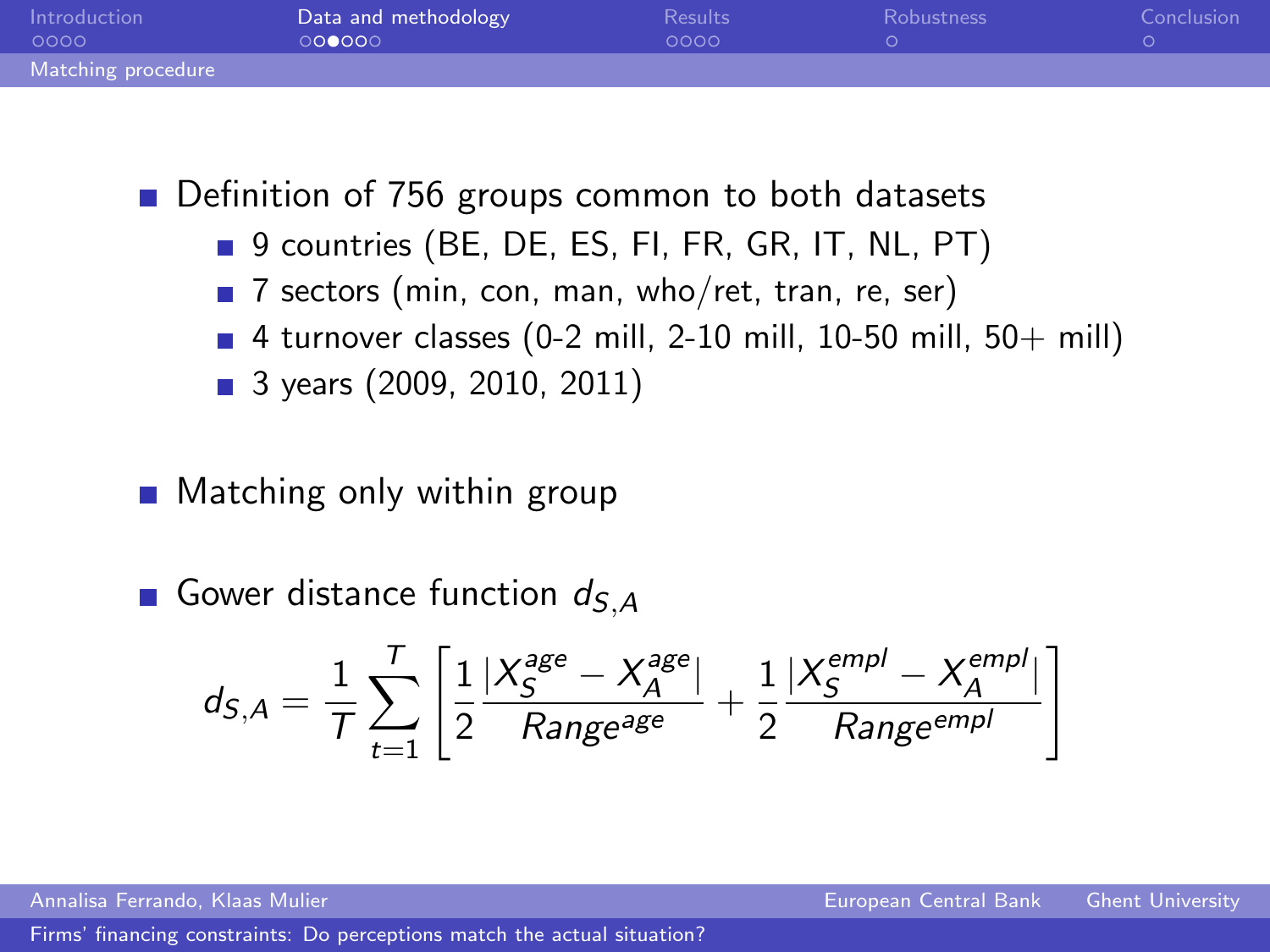| Introduction<br>0000 | Data and methodology<br>000000 | <b>Results</b><br>0000 | <b>Robustness</b> | Conclusion |
|----------------------|--------------------------------|------------------------|-------------------|------------|
| Matching procedure   |                                |                        |                   |            |

### **Matching only within group**

|                       |                 | <b>SAFE</b>             | <b>AMADEUS</b>    |              |
|-----------------------|-----------------|-------------------------|-------------------|--------------|
|                       | Finance Problem | <b>Finance Obstacle</b> | Debt Burden $t-1$ | $Cash_{t-1}$ |
| <b>Turnover Class</b> |                 |                         |                   |              |
| $0-2$ mill            | 18.5%           | 45.2%                   | 2.87%             | 0.125        |
| $2-10$ mill           | 17.1%           | 40.7%                   | 2.33%             | 0.105        |
| 10-50 mill            | 13.8%           | 36.8%                   | 2.15%             | 0.081        |
| $50+$ mill            | 11.7%           | 34.3%                   | $2.24\%$          | 0.059        |
| Year                  |                 |                         |                   |              |
| 2009                  | 19.2%           | 37.8%                   | 3.20%             | 0.111        |
| 2010                  | 15.0%           | 42.4%                   | 2.66%             | 0.115        |
| 2011                  | 16.2%           | 43.0%                   | $2.02\%$          | 0.125        |

<span id="page-8-0"></span>

Annalisa Ferrando, Klaas Mulier European Central Bank Ghent University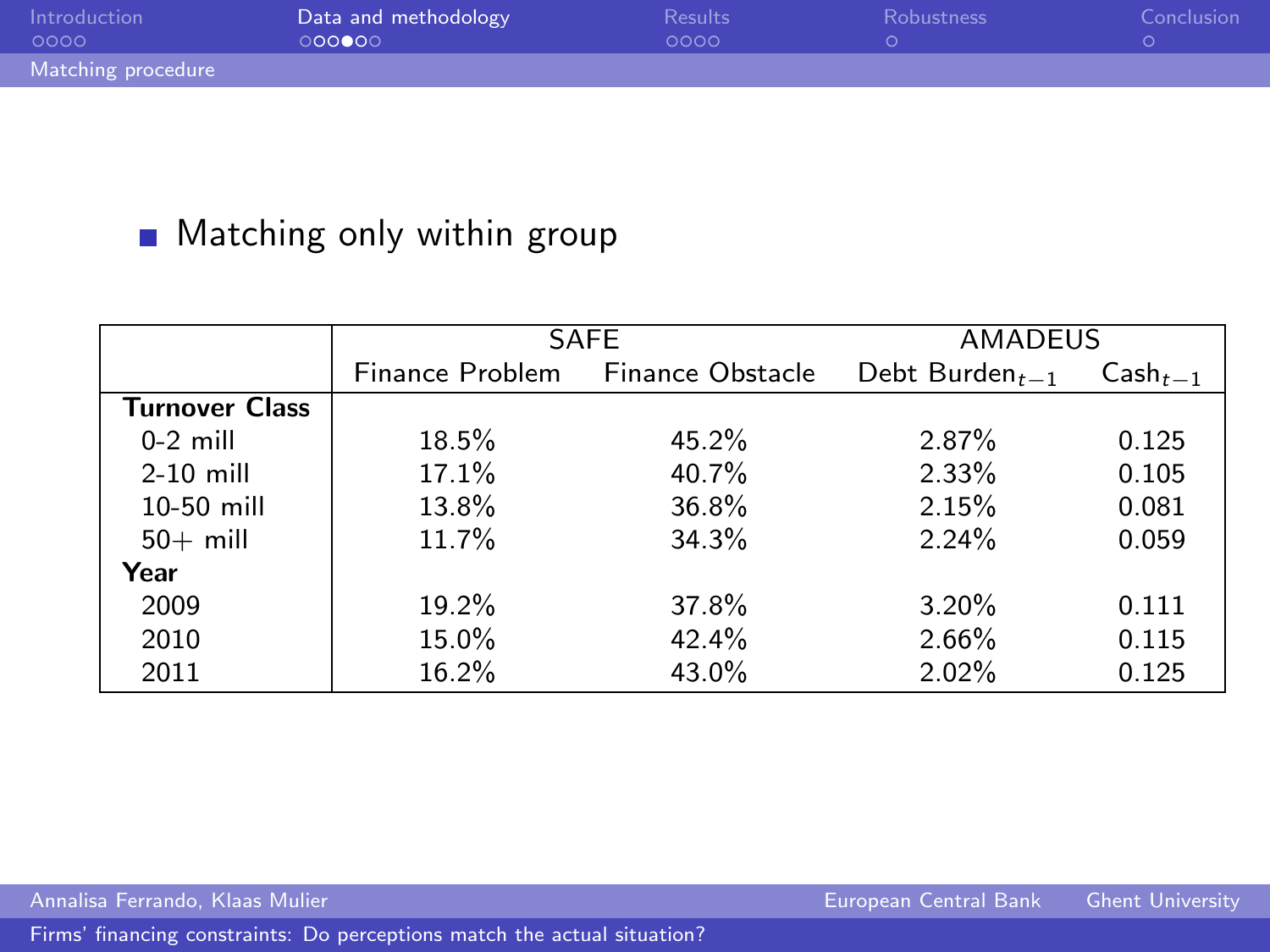| Introduction<br>0000      | Data and methodology<br>000000 | Results<br>0000 | <b>Robustness</b> | Conclusion |
|---------------------------|--------------------------------|-----------------|-------------------|------------|
| <b>Empirical strategy</b> |                                |                 |                   |            |

### Bivariate probit model:

$$
\begin{array}{rcl}\n\textit{FinanceProblem}_{i,t} & = & \alpha_0 + \alpha_1 \textit{FinancialRatio}_{i,t} + \sum_j \alpha_j \textit{FirmContents}(j)_{i,t} + \\
& & \sum_k \alpha_k \textit{Country}_k + \sum_s \alpha_s \textit{Sector}_s + \sum_t \alpha_t \textit{Year}_t + \epsilon_{i,t} \\
\textit{FinanceObstack}_{i,t} & = & \beta_0 + \beta_1 \textit{FinancialRatio}_{i,t} + \sum_j \beta_j \textit{FirmContents}(j)_{i,t} + \\
& & \sum_k \beta_k \textit{Country}_k + \sum_s \beta_s \textit{Sectors}_s + \sum_t \beta_t \textit{Year}_t + \mu_{i,t}\n\end{array}
$$

<span id="page-9-0"></span>
$$
COV\left(\mu_{i,k,t}, \epsilon_{i,k,t}\right) = \rho \neq 0
$$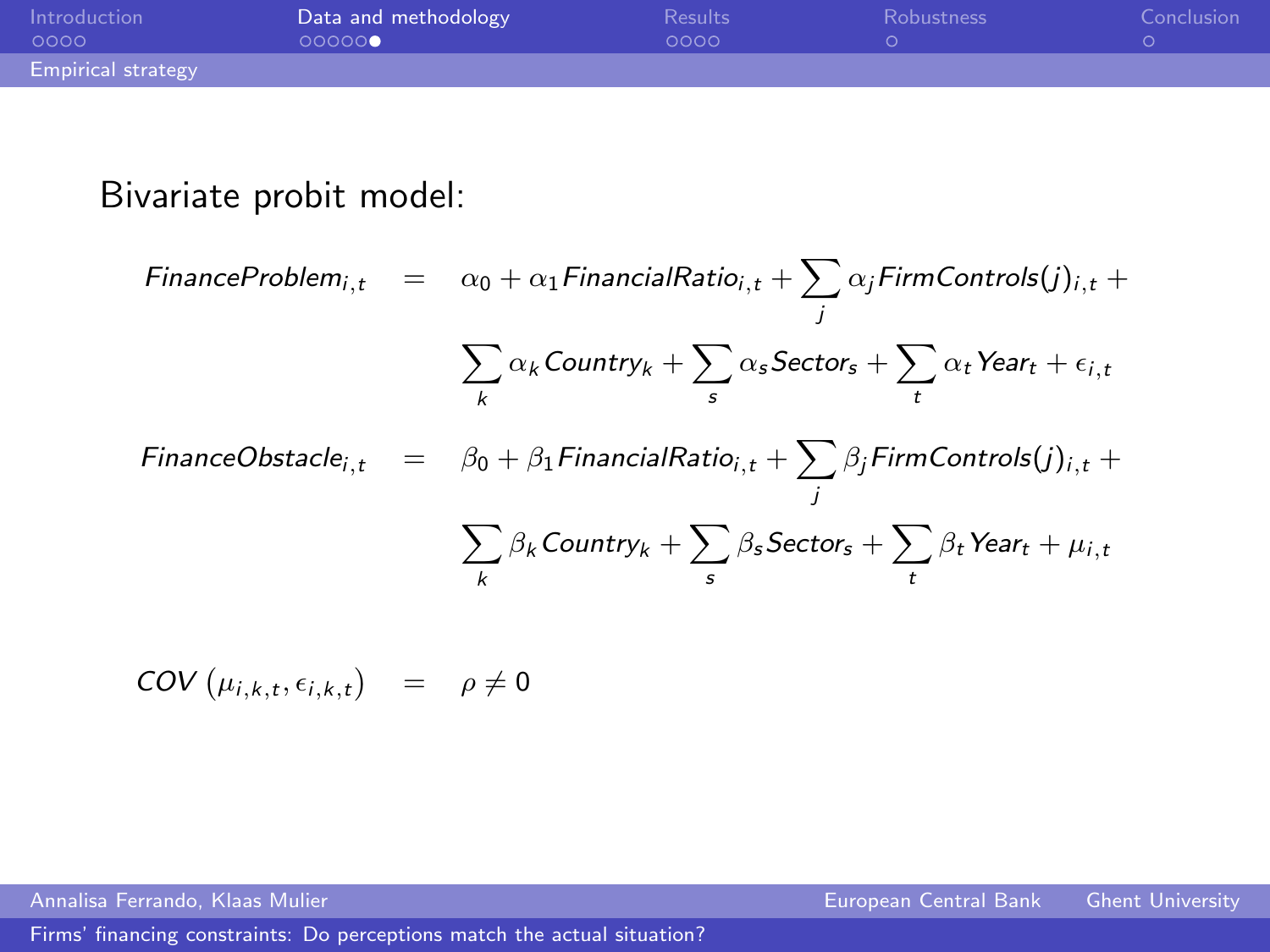| Introduction<br>- 0000 | Data and methodology<br>000000 | <b>Results</b><br>$\bullet$ 000 | <b>Robustness</b> | Conclusion |
|------------------------|--------------------------------|---------------------------------|-------------------|------------|
|                        |                                |                                 |                   |            |

#### ■ T-test on the equality of means

|                        | Finance     | Finance     |           | Finance     | <b>Finance</b> |           |
|------------------------|-------------|-------------|-----------|-------------|----------------|-----------|
|                        | $Problem=0$ | $Problem=1$ | T-test    | $Obstack=0$ | $Obstate=1$    | T-test    |
| Profitability          |             |             |           |             |                |           |
| Return on equity       | 0.108       | 0.094       | $0.08*$   | 0.099       | 0.062          | $0.02**$  |
| Profit margin          | 0.010       | 0.002       | $0.00***$ | 0.011       | $-0.000$       | $0.00***$ |
| Liquidity              |             |             |           |             |                |           |
| Workcap                | 0.162       | 0.144       | $0.01***$ | 0.160       | 0.123          | $0.00***$ |
| Cash                   | 0.113       | 0.110       | 0.18      | 0.099       | 0.099          | 0.52      |
| Leverage               |             |             |           |             |                |           |
| Leverage               | 0.706       | 0.719       | $0.04**$  | 0.697       | 0.730          | $0.00***$ |
| short term loans       | 0.083       | 0.095       | $0.00***$ | 0.091       | 0.101          | $0.04**$  |
| <b>Asymmetric info</b> |             |             |           |             |                |           |
| age                    | 23.98       | 19.76       | $0.00***$ | 24.67       | 20.88          | $0.00***$ |
| $log($ assets $)$      | 7.928       | 7.663       | $0.00***$ | 8.323       | 8.073          | $0.00***$ |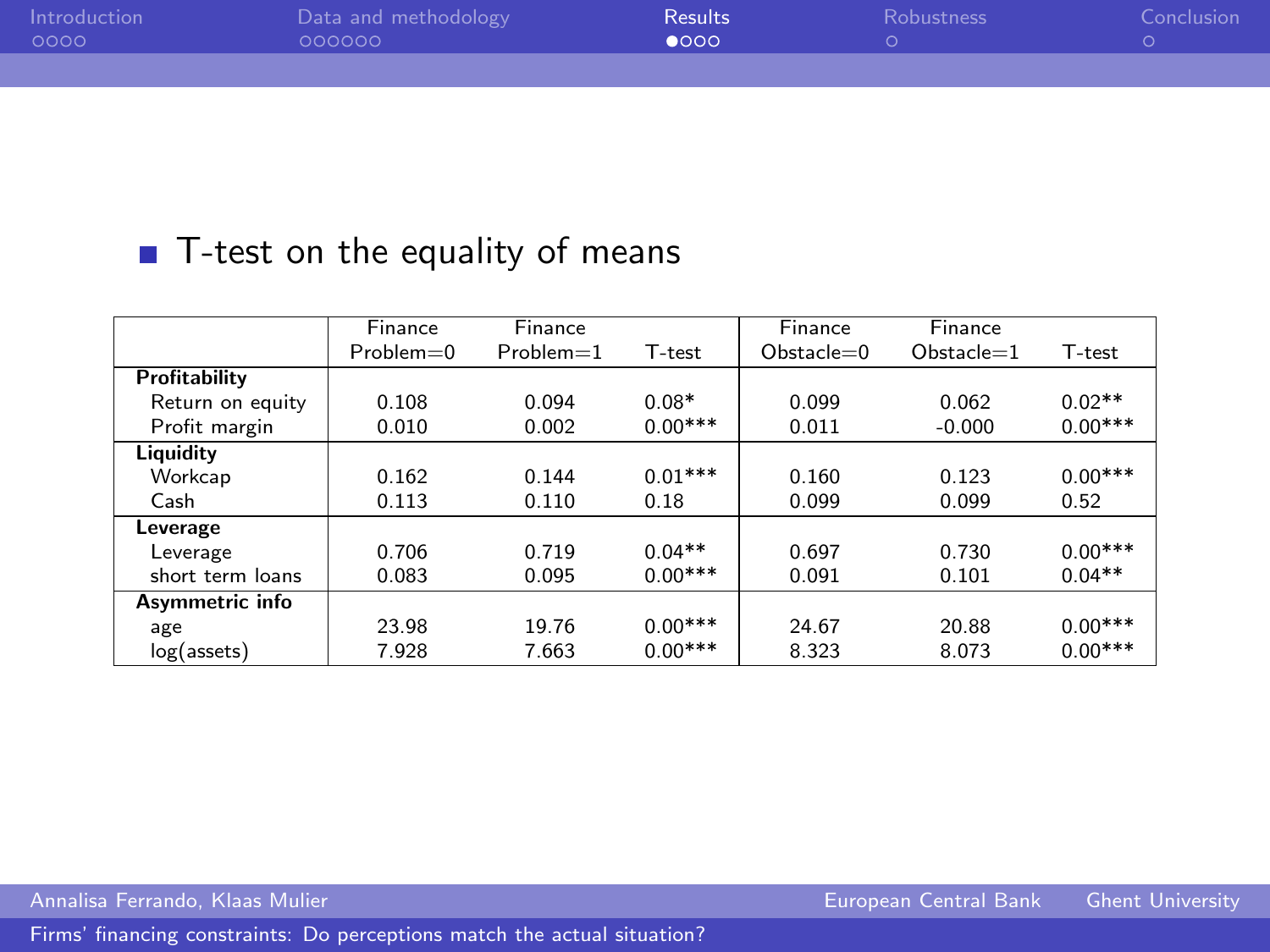| Introduction<br>- 0000 | Data and methodology<br>000000 | <b>Results</b><br>റൈറ | Robustness | Conclusion |
|------------------------|--------------------------------|-----------------------|------------|------------|
|                        |                                |                       |            |            |

|                   |            | (1)         | (2)         |             |
|-------------------|------------|-------------|-------------|-------------|
|                   | Finance    | Finance     | Finance     | Finance     |
|                   | Problem    | Obstacle    | Problem     | Obstacle    |
| Return on equity  | $-0.009$   | $-0.117*$   | $-0.035$    | $-0.138**$  |
|                   | (0.060)    | (0.062)     | (0.060)     | (0.061)     |
| Workcap           | $-0.236**$ | $-0.267***$ | $-0.167*$   | $-0.213**$  |
|                   | (0.129)    | (0.092)     | (0.095)     | (0.092)     |
| Short term loans  | 0.129      | $-0.105$    | 0.192       | $-0.054$    |
|                   | (0.220)    | (0.213)     | (0.221)     | (0.213)     |
| log(total assets) |            |             | $-0.022$    | $-0.006$    |
|                   |            |             | (0.016)     | (0.015)     |
| log(age)          |            |             | $-0.138***$ | $-0.125***$ |
|                   |            |             | (0.036)     | (0.035)     |
| $\mathcal{D}$     | $0.634***$ |             |             | $0.625***$  |
|                   | (0.039)    |             | (0.039)     |             |
| Control dummies   | <b>YES</b> |             | <b>YES</b>  |             |
| $\#obs$           |            | 2,381       | 2.381       |             |

<span id="page-11-0"></span>

Annalisa Ferrando, Klaas Mulier European Central Bank Ghent University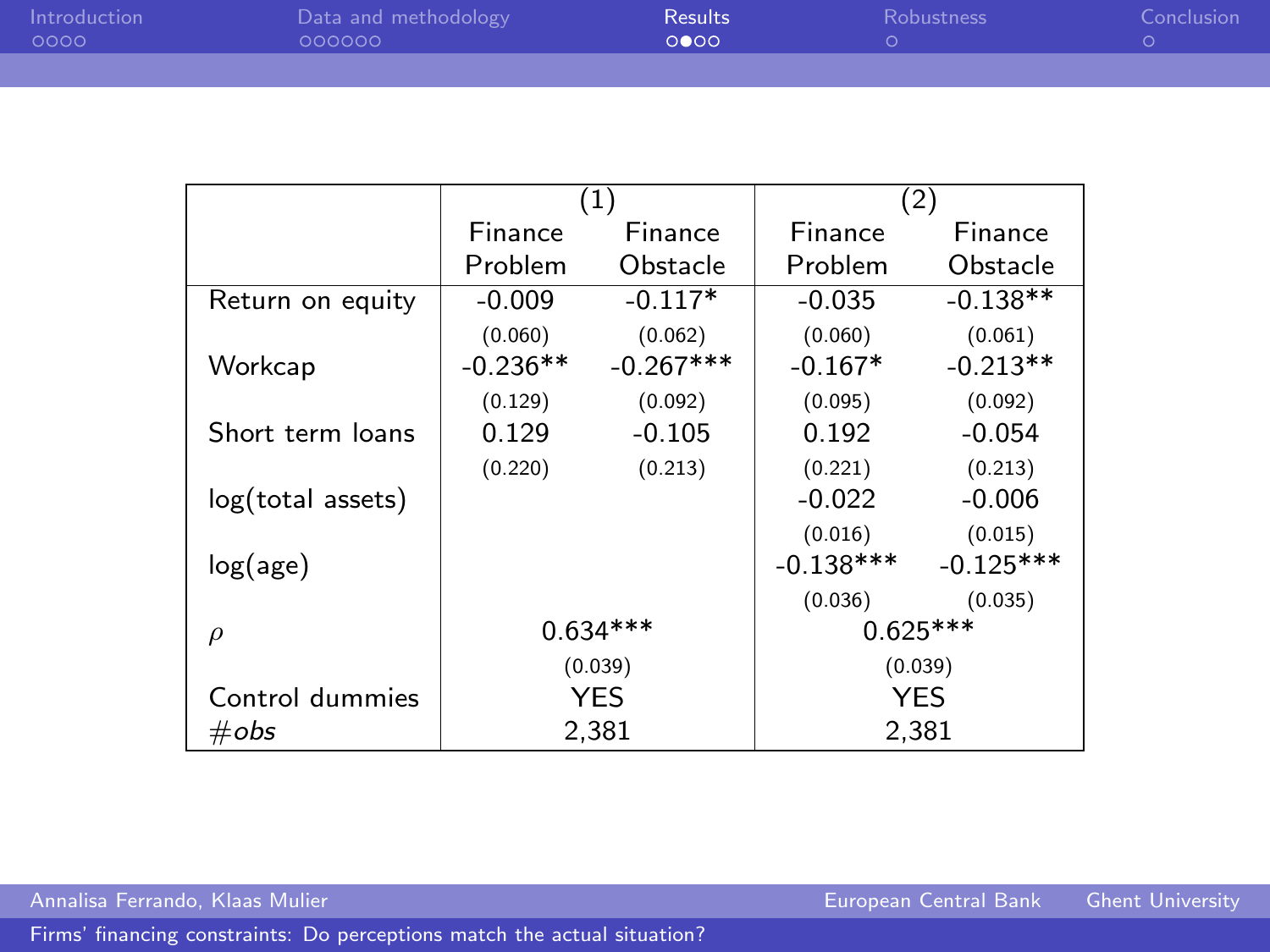| Introduction<br>- 0000 | Data and methodology<br>000000 | <b>Results</b><br>റററെ | <b>Robustness</b> | Conclusion |
|------------------------|--------------------------------|------------------------|-------------------|------------|
|                        |                                |                        |                   |            |

|                   |            | $\left( 1\right)$ | (2)         |             |
|-------------------|------------|-------------------|-------------|-------------|
|                   | Finance    | Finance           | Finance     | Finance     |
|                   | Problem    | Obstacle          | Problem     | Obstacle    |
| Return on equity  | $-0.012$   | $-0.117*$         | $-0.036$    | $-0.137**$  |
|                   | (0.060)    | (0.062)           | (0.060)     | (0.061)     |
| Workcap           | $-0.226**$ | $-0.205*$         | $-0.225**$  | $-0.200*$   |
|                   | (0.113)    | (0.110)           | (0.114)     | (0.110)     |
| Leverage          | 0.046      | 0.081             | $-0.057$    | 0.009       |
|                   | (0.116)    | (0.112)           | (0.120)     | (0.114)     |
| log(total assets) |            |                   | $-0.023$    | $-0.005$    |
|                   |            |                   | (0.016)     | (0.015)     |
| log(age)          |            |                   | $-0.138***$ | $-0.125***$ |
|                   |            |                   | (0.036)     | (0.035)     |
| $\rho$            | $0.633***$ |                   |             | $0.625***$  |
|                   | (0.039)    |                   | (0.039)     |             |
| Control dummies   | <b>YES</b> |                   | <b>YES</b>  |             |
| $\#obs$           | 2,381      |                   | 2,381       |             |

Annalisa Ferrando, Klaas Mulier European Central Bank Ghent University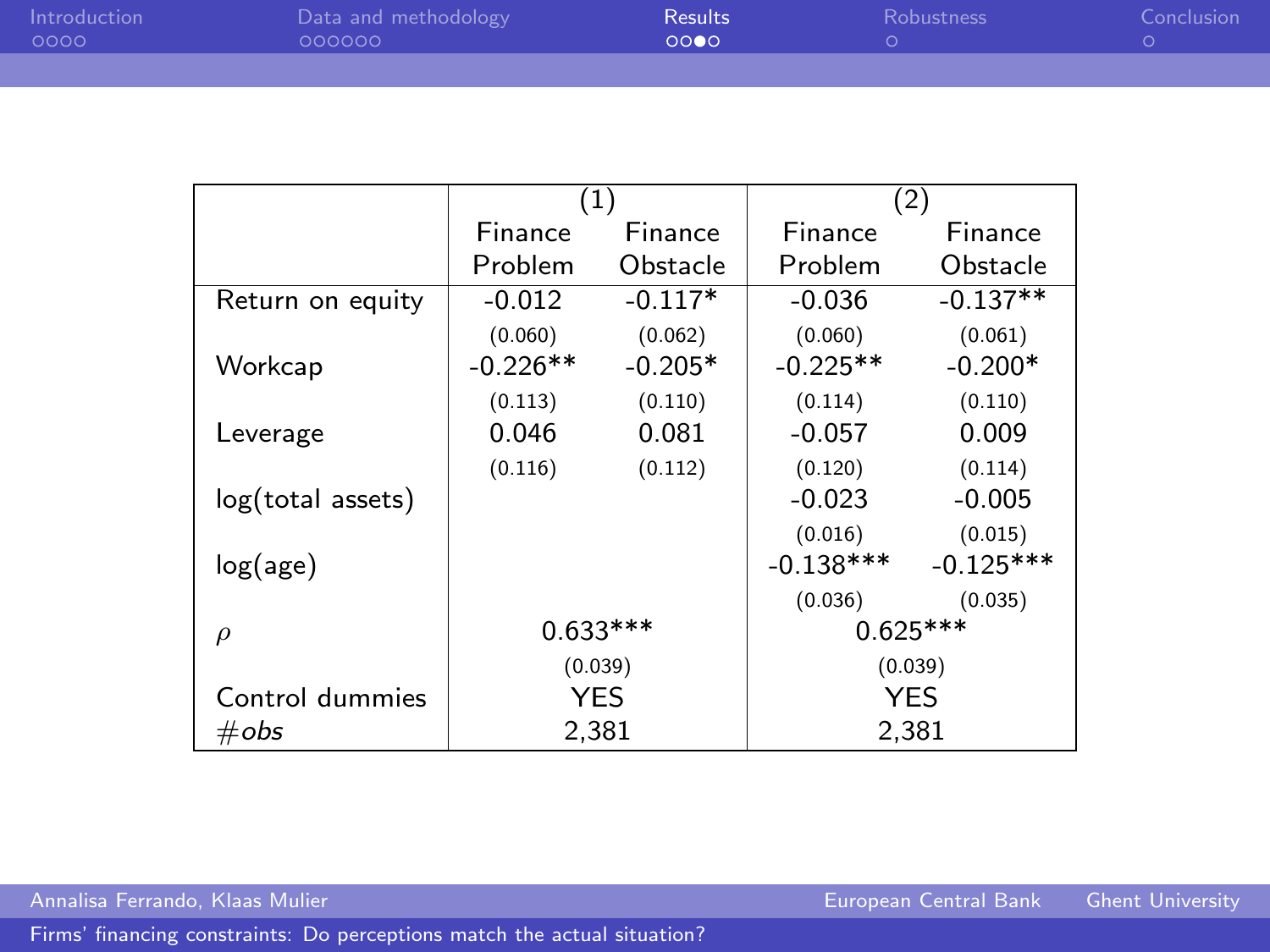| <b>Introduction</b><br>- 0000 | Data and methodology<br>000000 | <b>Results</b><br>റററ | <b>Robustness</b> | Conclusion |
|-------------------------------|--------------------------------|-----------------------|-------------------|------------|
|                               |                                |                       |                   |            |

#### Including 'fear of rejection' in finance obstacle: [1](#page-5-1)

|                   | (1)        |           | (2)         |             |
|-------------------|------------|-----------|-------------|-------------|
|                   | Finance    | Finance   | Finance     | Finance     |
|                   | Problem    | Obstacle  | Problem     | Obstacle    |
| Return on equity  | 0.035      | $-0.094*$ | 0.010       | $-0.131***$ |
|                   | (0.049)    | (0.049)   | (0.049)     | (0.049)     |
| Workcap           | $-0.241**$ | $-0.160*$ | $-0.246**$  | $-0.174*$   |
|                   | (0.097)    | (0.095)   | (0.097)     | (0.095)     |
| Leverage          | 0.026      | 0.135     | $-0.098$    | $-0.031$    |
|                   | (0.105)    | (0.105)   | (0.108)     | (0.107)     |
| log(total assets) |            |           | $-0.032**$  | $-0.057***$ |
|                   |            |           | (0.014)     | (0.013)     |
| log(age)          |            |           | $-0.134***$ | $-0.153***$ |
|                   |            |           | (0.030)     | (0.030)     |
| $\rho$            | $0.665***$ |           | $0.546***$  |             |
|                   | (0.033)    |           | (0.033)     |             |
| Control dummies   | <b>YES</b> |           | <b>YES</b>  |             |
| $\#obs$           | 3,192      |           | 3.192       |             |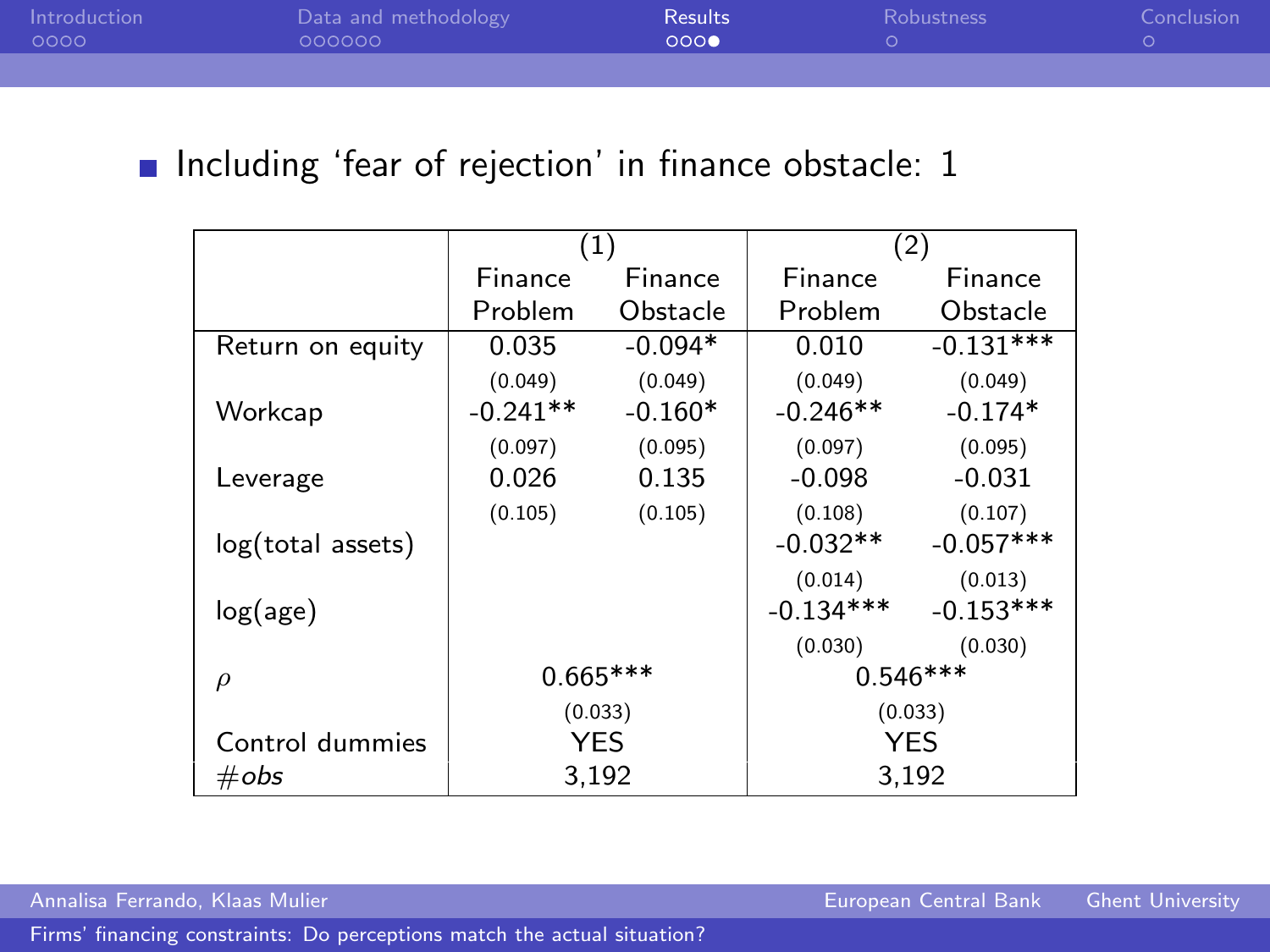| Introduction<br>0000 | Data and methodology<br>000000 | Results<br>looon. | <b>Robustness</b> | Conclusion |
|----------------------|--------------------------------|-------------------|-------------------|------------|
|                      |                                |                   |                   |            |

- 37% random matches
- bootstrap 200 draws

|                   |                               | (A1)                           | (A2)                             |                                  |
|-------------------|-------------------------------|--------------------------------|----------------------------------|----------------------------------|
|                   | Finance                       | Finance                        | Finance                          | Finance                          |
| Panel A           | Problem                       | Obstacle                       | Problem                          | Obstacle                         |
| Profit margin     | $-0.361$                      | $-0.785**$                     | $-0.319$                         | $-0.769**$                       |
| Workcap           | $[-1.114, 0.446]$<br>$-0.094$ | $[-1.439,-0.073]$<br>$-0.189*$ | $[-1.082, 0.528]$<br>$-0.023$    | $[-1.423, -0.039]$<br>$-0.126$   |
| Short term loans  | $[-0.303, 0.089]$<br>0.389    | $[-0.357, 0.020]$<br>0.044     | $[-0.227, 0.178]$<br>$0.415*$    | $[-0.291, 0.109]$<br>0.085       |
| log(total assets) | $[-0.066, 0.837]$             | $[-0.371, 0.496]$              | $[-0.011, 0.884]$<br>$-0.020$    | $[-0.336, 0.515]$<br>$-0.004$    |
| log(age)          |                               |                                | $[-0.056, 0.014]$<br>$-0.150***$ | $[-0.035, 0.026]$<br>$-0.131***$ |
| Control dummies   | YES                           |                                | $[-0.220, -0.075]$<br>YFS        | $[-0.209,-0.059]$                |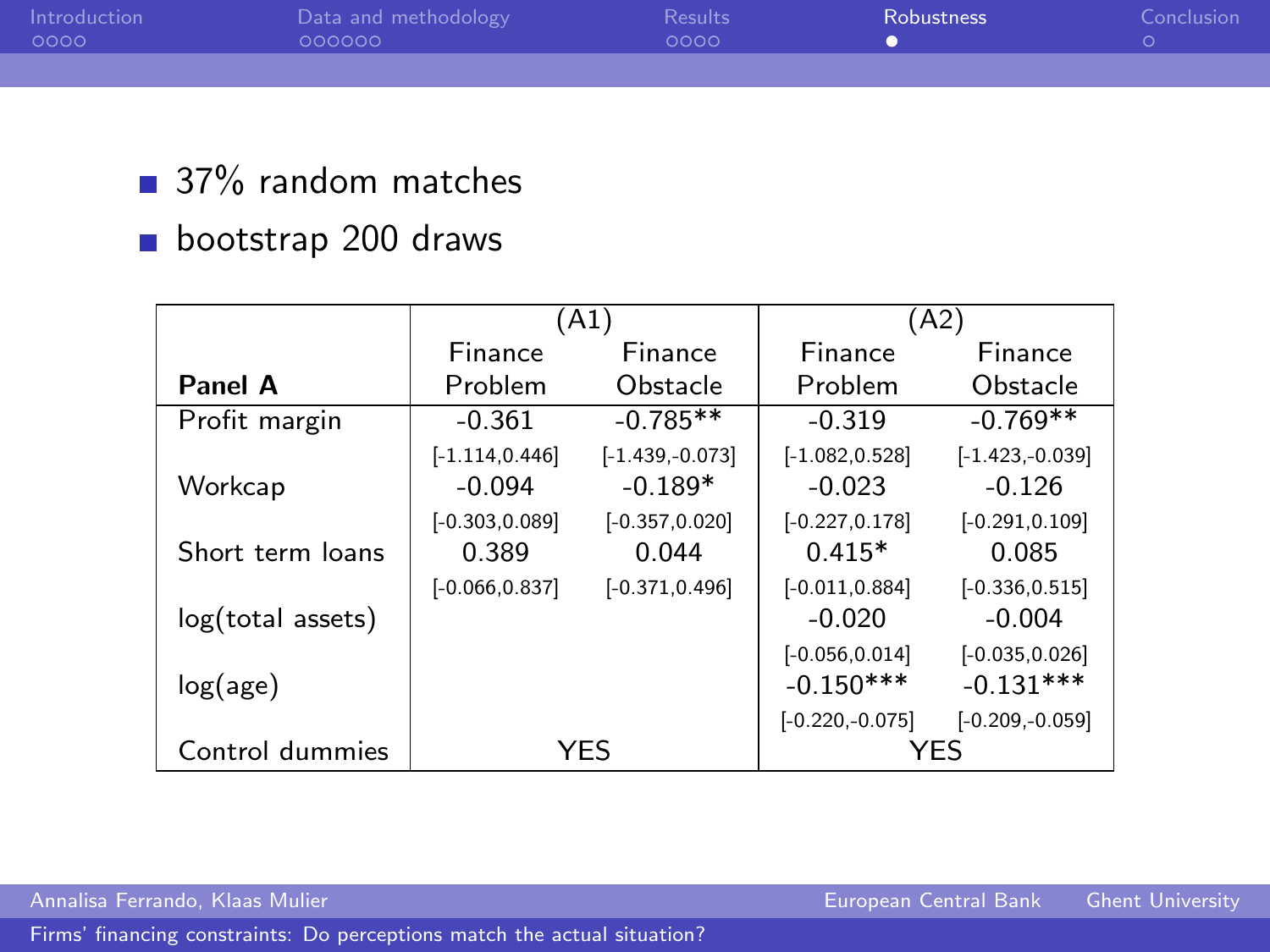| Introduction | Data and methodology | <b>Results</b> | Robustness | Conclusion |
|--------------|----------------------|----------------|------------|------------|
| 0000         | 000000               | nnnn.          |            |            |
|              |                      |                |            |            |
|              |                      |                |            |            |
|              |                      |                |            |            |

- 9 euro area countries
- $11.886$  firms
- 13,291 observation
- $2009-2011$
- survey data (SAFE) matched with balance sheet data (AMADEUS)

Findings:

- More profitable firms  $\Rightarrow$  more likely to get access to finance.
- Young firms  $\Rightarrow$  less likely to get access to finance.
- Firms with high short term debt  $\Rightarrow$  more likely to perceive access to finance as most pressing problem.
- <span id="page-15-0"></span>Size not important, because 'fear of rejection' is not included.